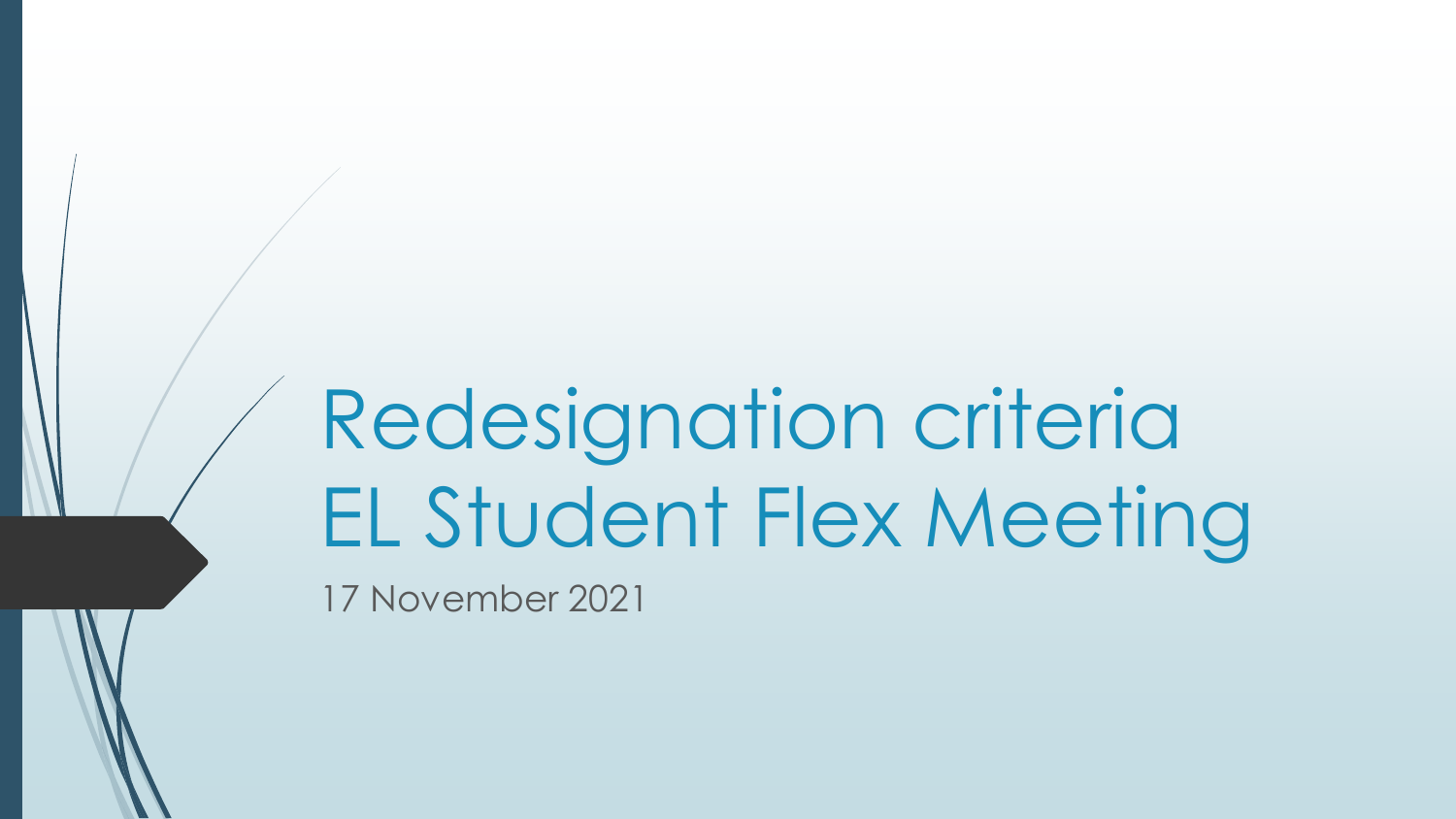### **REWARDS FOR YOU!**

#### **Starbucks Gift Card Raffle Attendance credit for tardies and cuts**

**B** We'll pull a ticket that corresponds to your # on the sign in sheet **BE SURE TO SIGN IN!**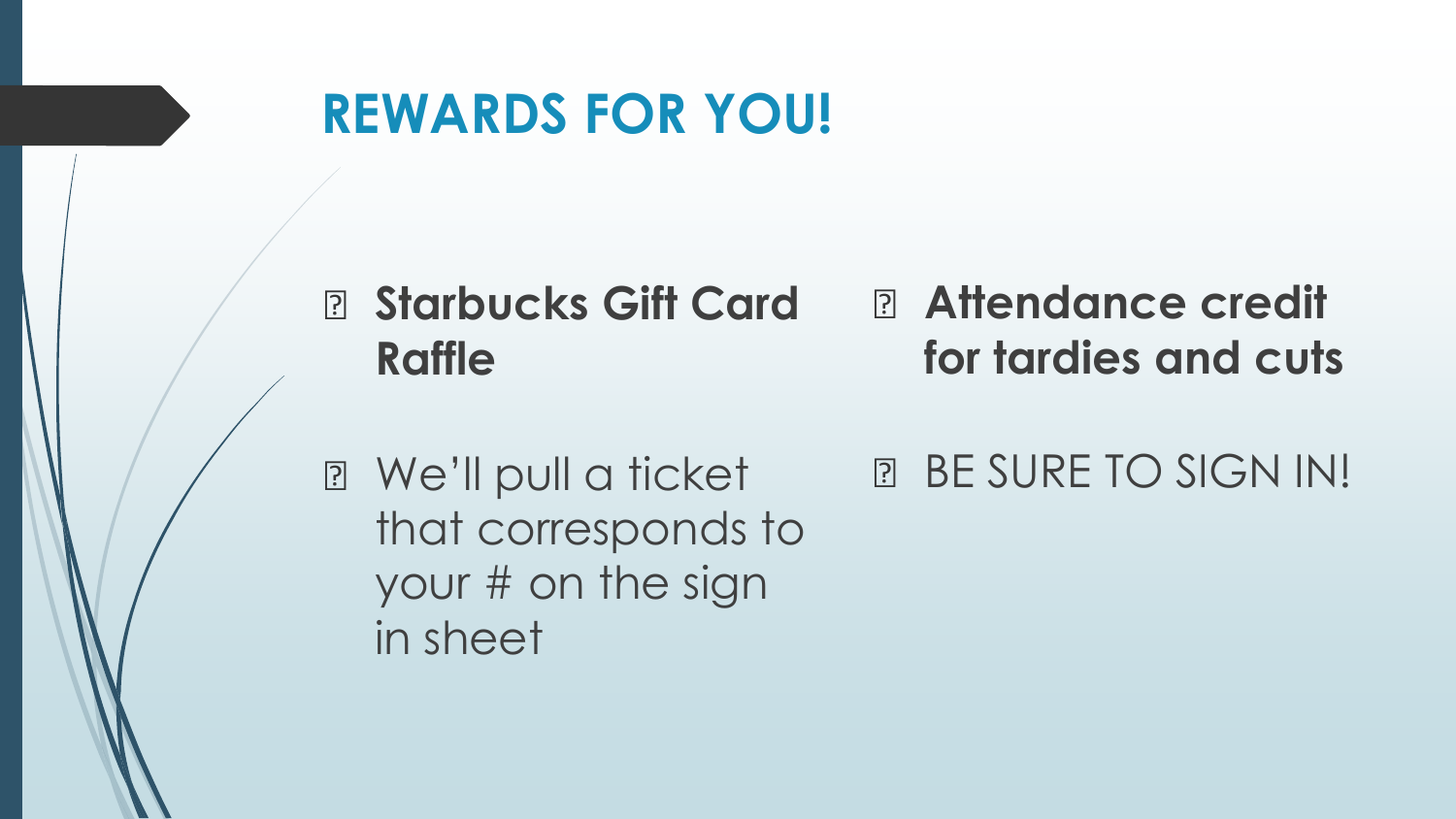### Why am I on this testing list?!

□ You are currently listed as an "English Learner" by the state of California's database. This is because you know more than one language.

□ To be changed to a "RFEP" (Redesignated Fluent English Proficient student), you have to pass certain criteria. Some people pass these criteria right away and they never even know that they were listed as "English Learners" because it happened so long ago (in kindergarten).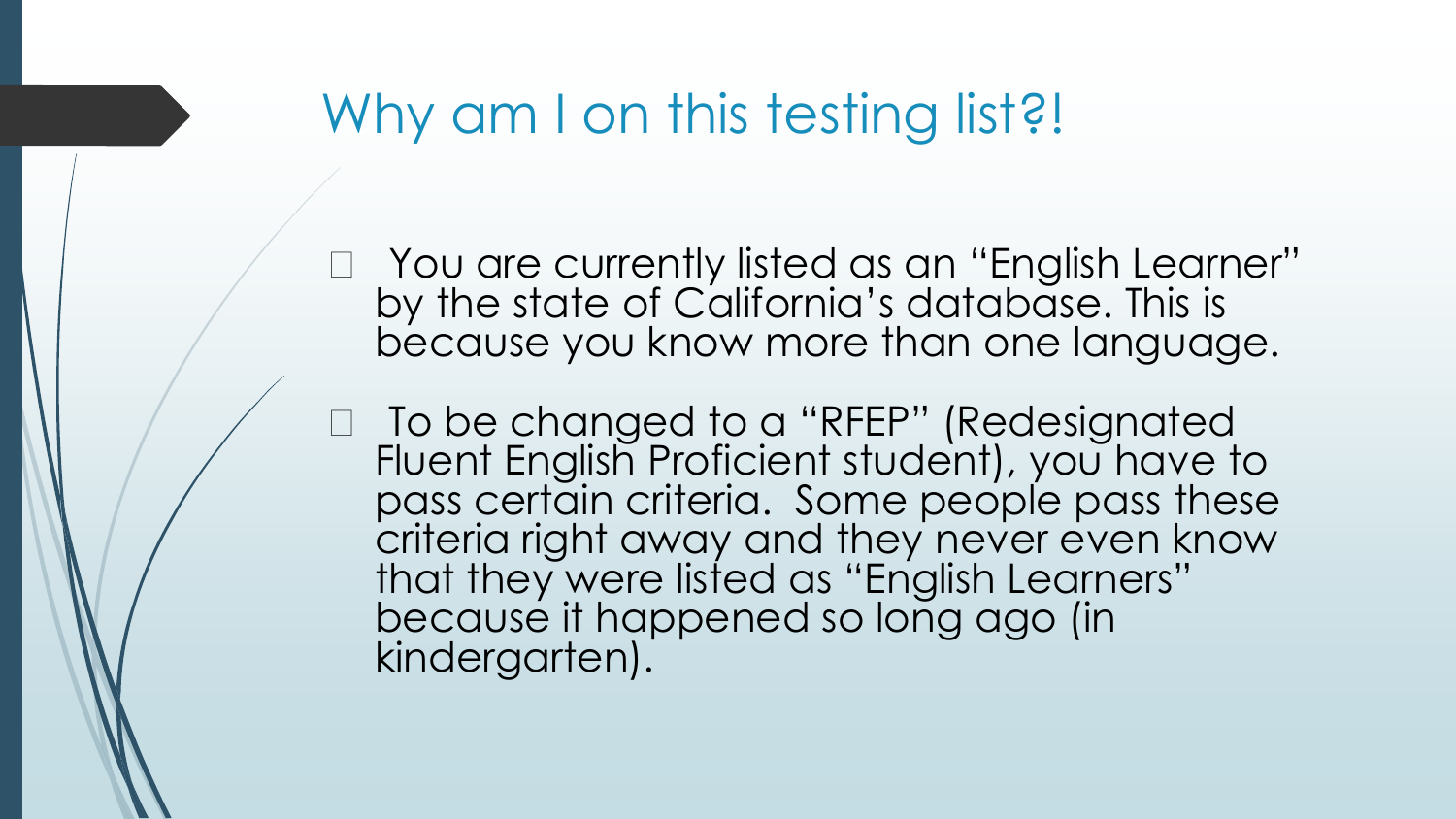### **SUPREME COURT CASES PROTECT BILINGUAL STUDENTS**

● Mendez v. Westminster (1947) Brown v. Board of Education (1954) ● Lau v. Nichols (1974)

● Casteneda v. Pickard (1981)

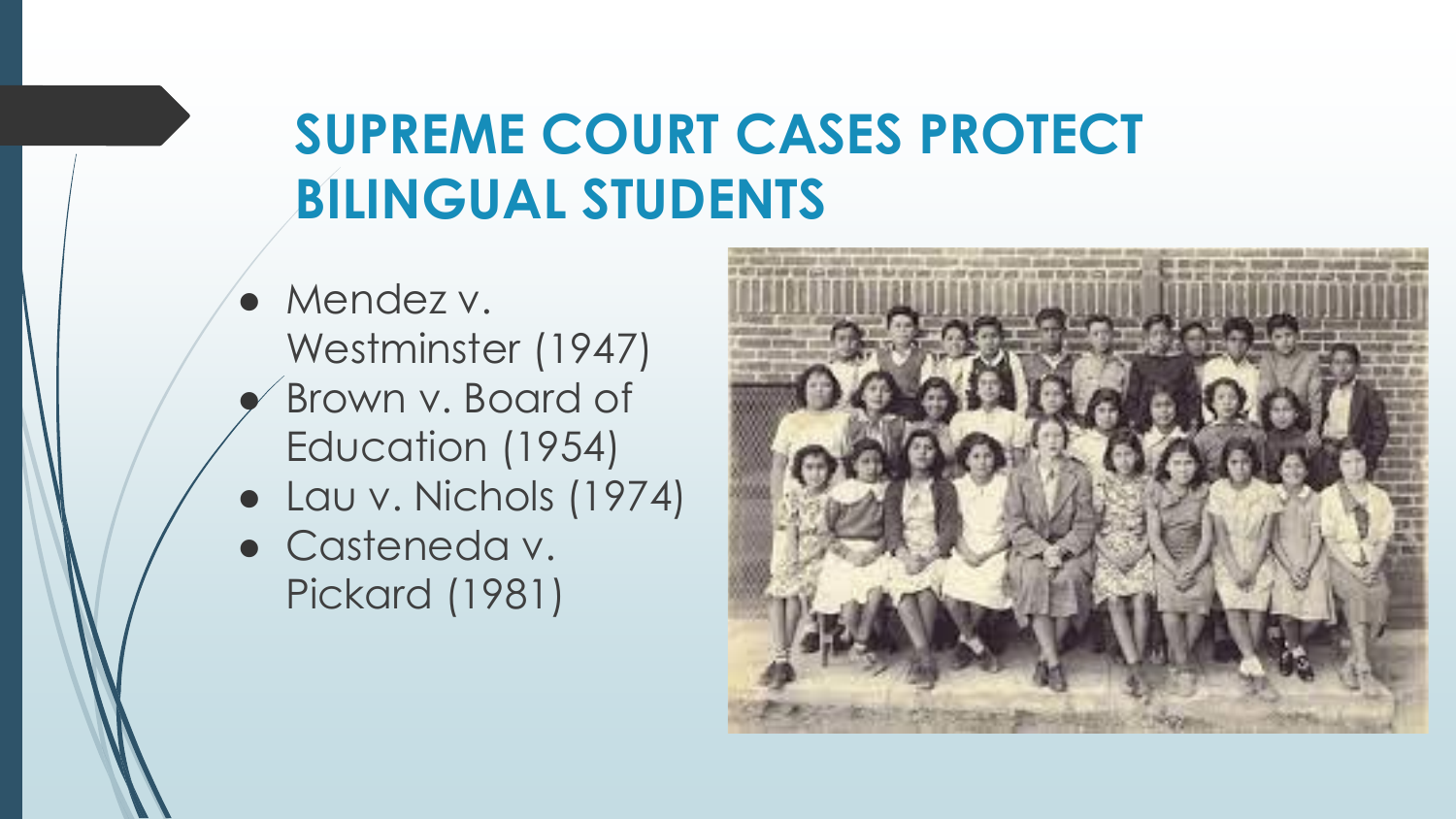# **The school has to PROVE they did their job...**

… otherwise the federal government could decide that the school is discriminating against multicultural kids and punish the district.

The way the government monitors schools is through the tests you take.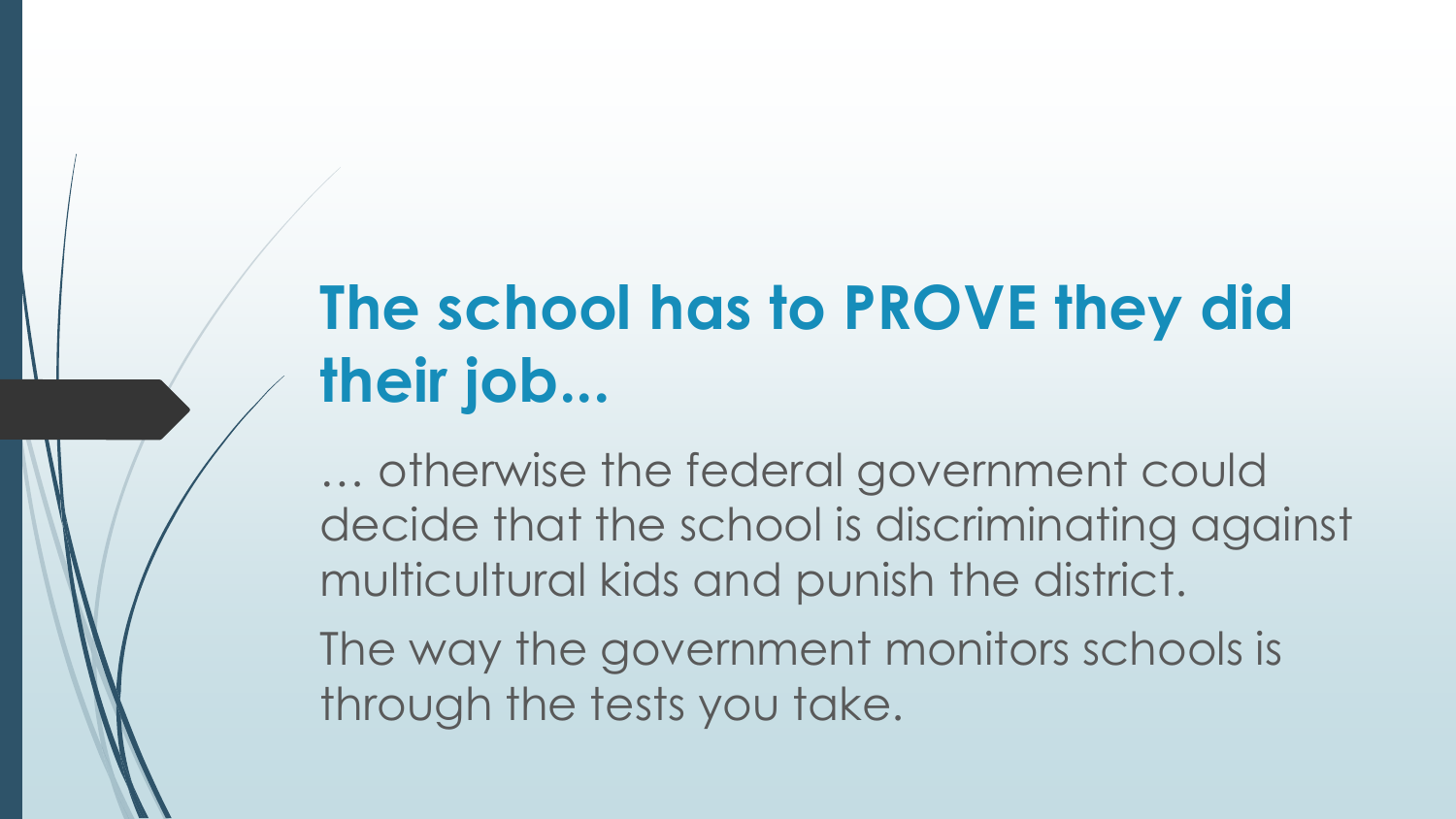What do I do if I think the school IS discriminating against me?

**P.** You and your parents should join the ELAC committee to get help with your complaints. **P** You should tell someone what's bothering you so we have a record of whether the school responded to your concerns. **P** You can advocate for your rights with different groups if you don't get a response.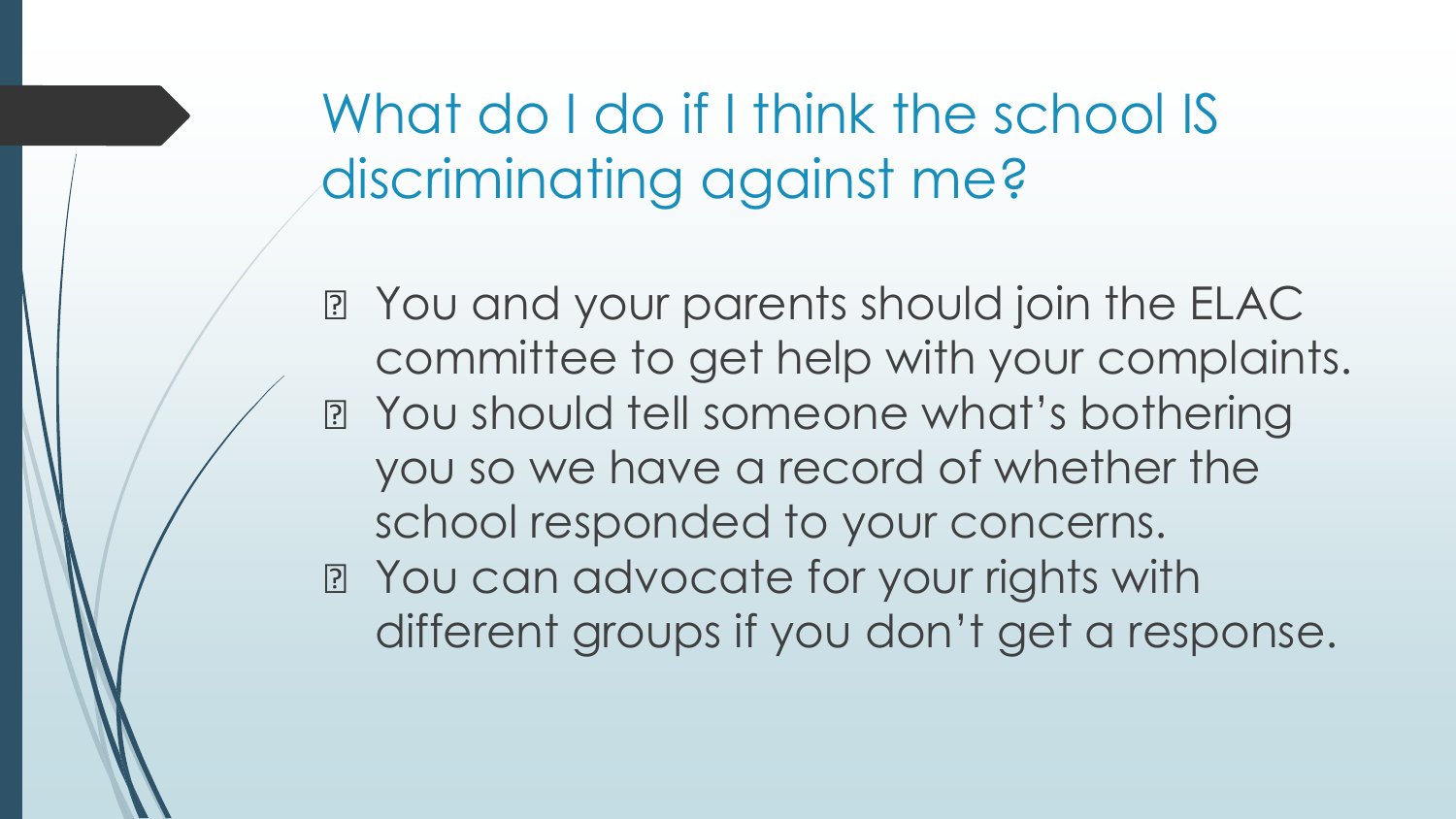#### WHO YA GONNA CALL?

#### **Johanna De La Rosa**

Parent Advocate

[jdelarosa@smmusd.org](mailto:jdelarosa@smmusd.org)

ELAC parent meetings (310) 395-3204 ext 71523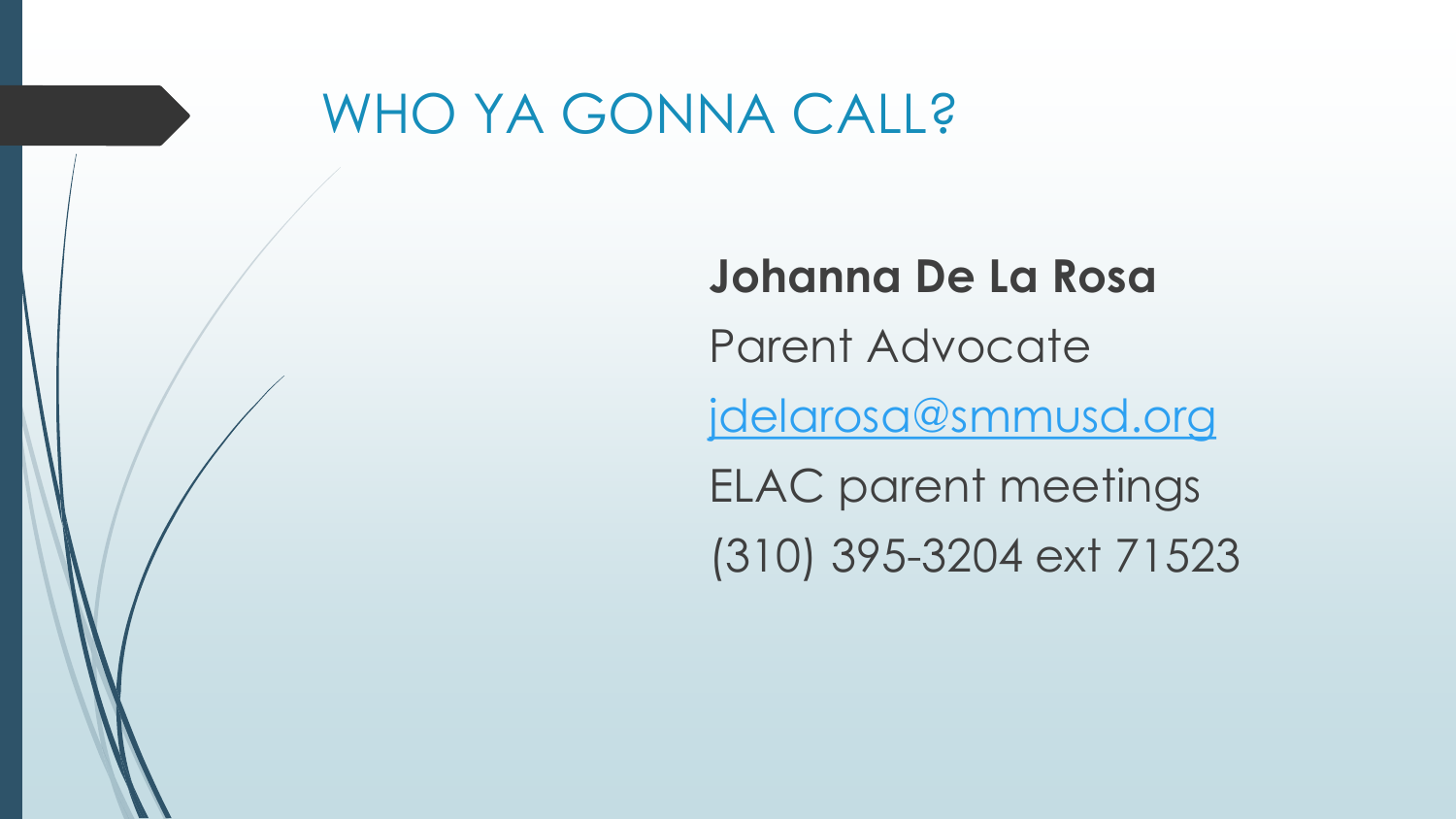### How can I get off this testing list?!

□ There are are 4 criteria for being **redesignated** 

 The school checks to see who's eligible for redesignation 3 times a year

**If you are eligible based on the first two criteria,** you'll be notified and we'll start checking the last two criteria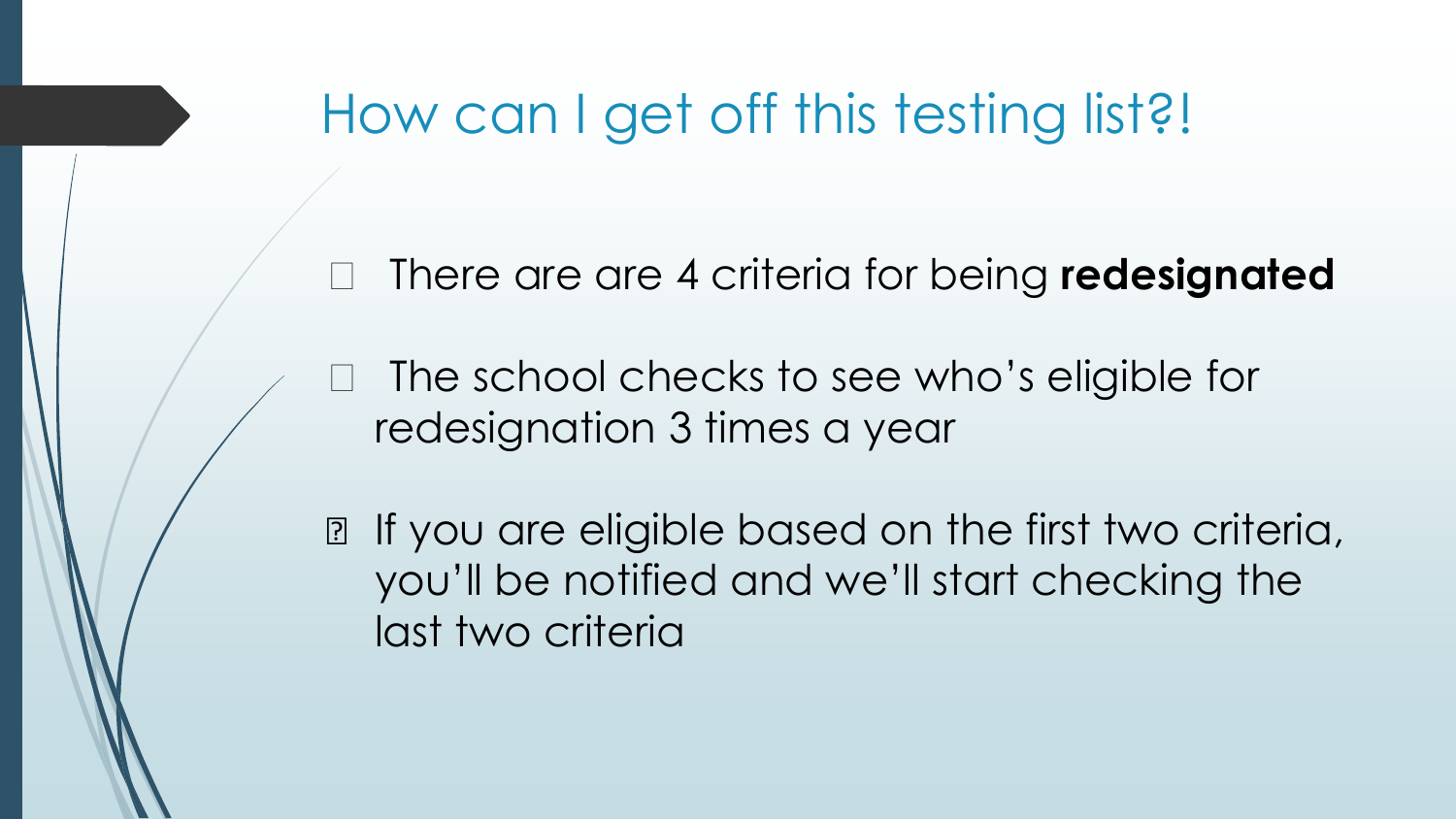# There are four requirements: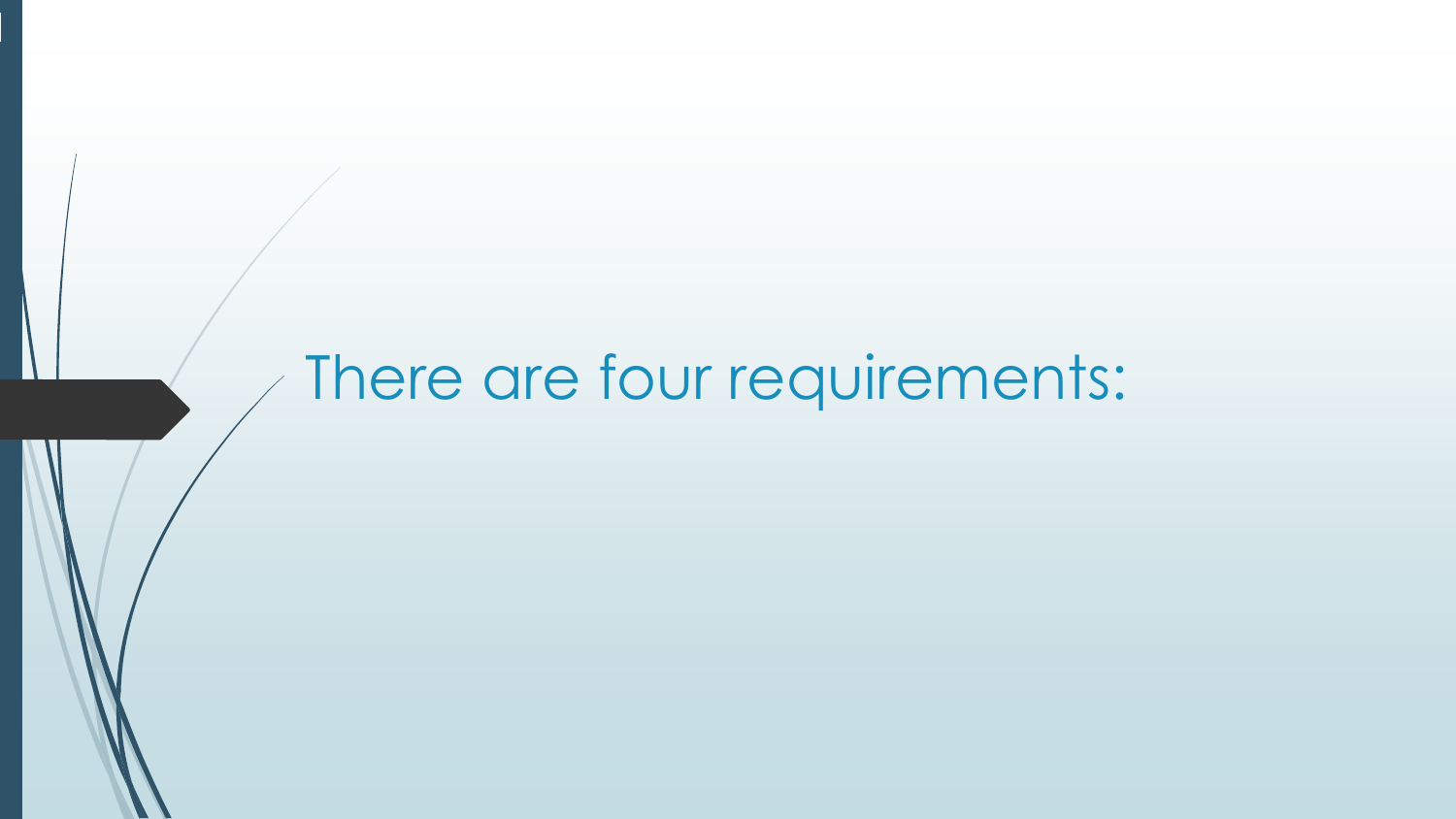#### 1. ELPAC Student Score



#### A Parent's Guide to Anita's

English Language Proficiency Assessments for California (ELPAC) Score Report CALIFORNIA DEPARTMENT OF EDUCATION (CDE)

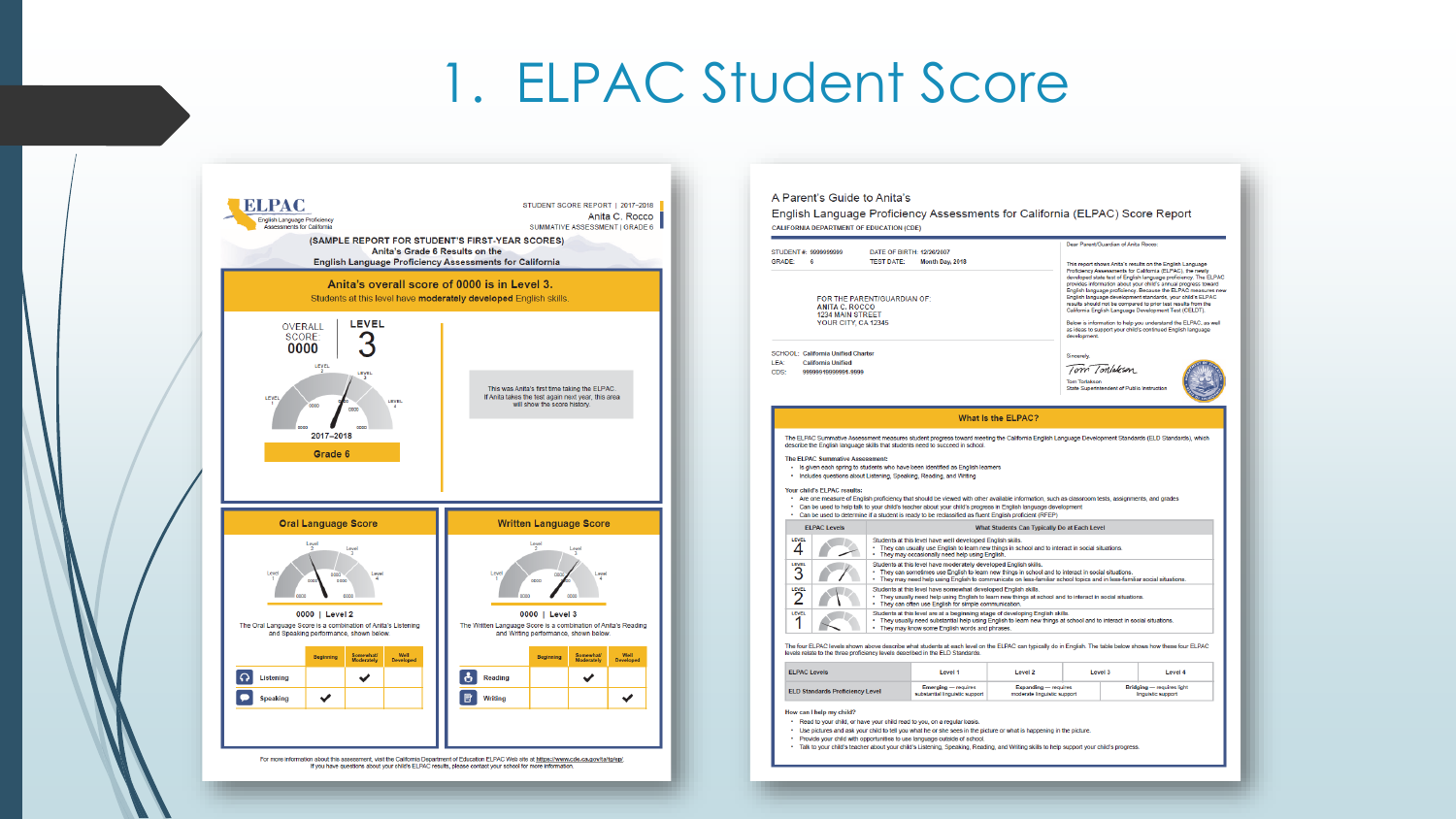### 2. CAASPP Student Score



**CAASPP (Smarter Balanced) SCORE**

Test taken in grades 8 and 11

Results used for redesignating students in grades 9 and 12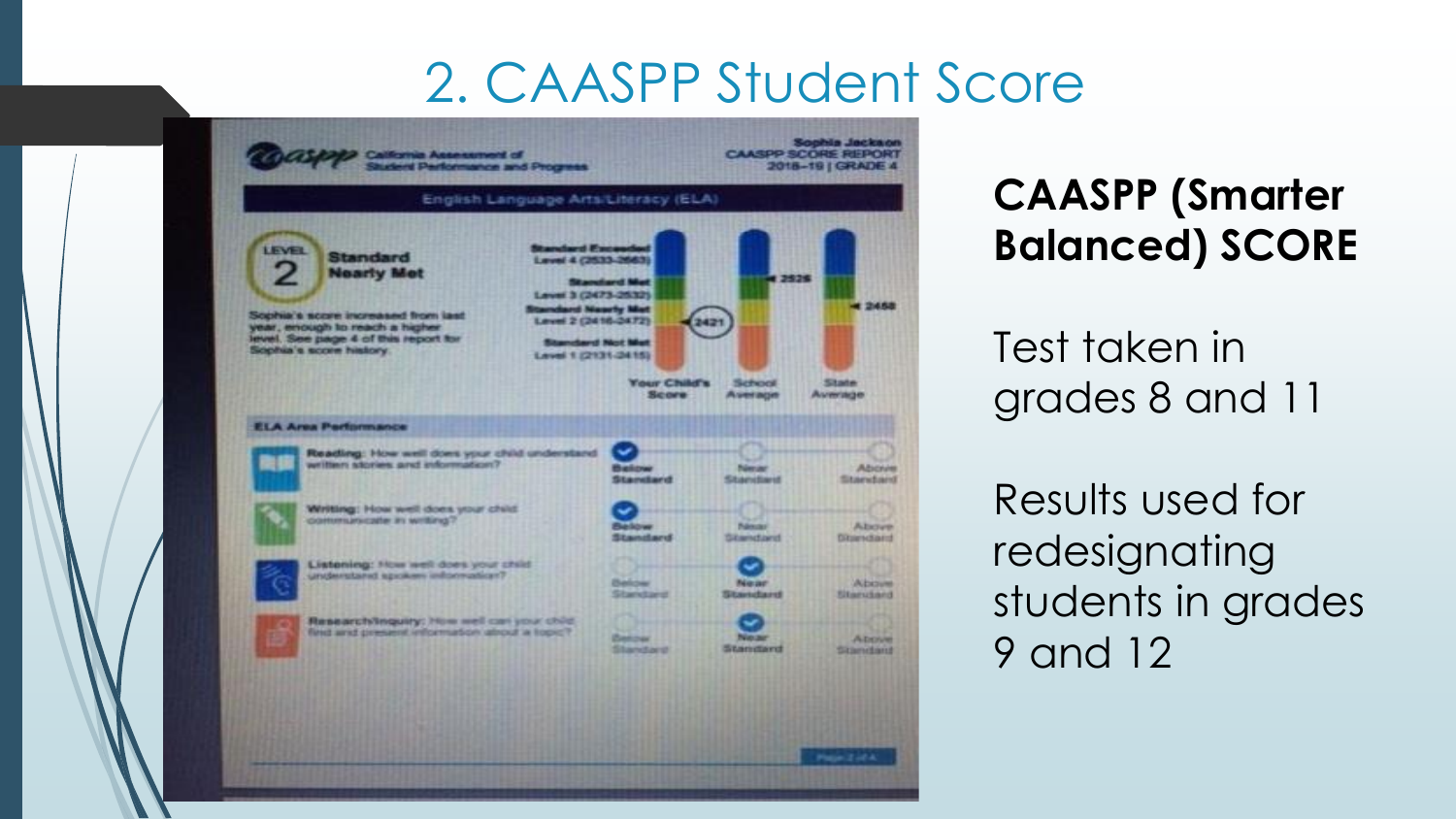# **HEY! Does that mean I have to wait 2 years?!**

Students in grades 10 and 12 don't have recent CAASPP scores...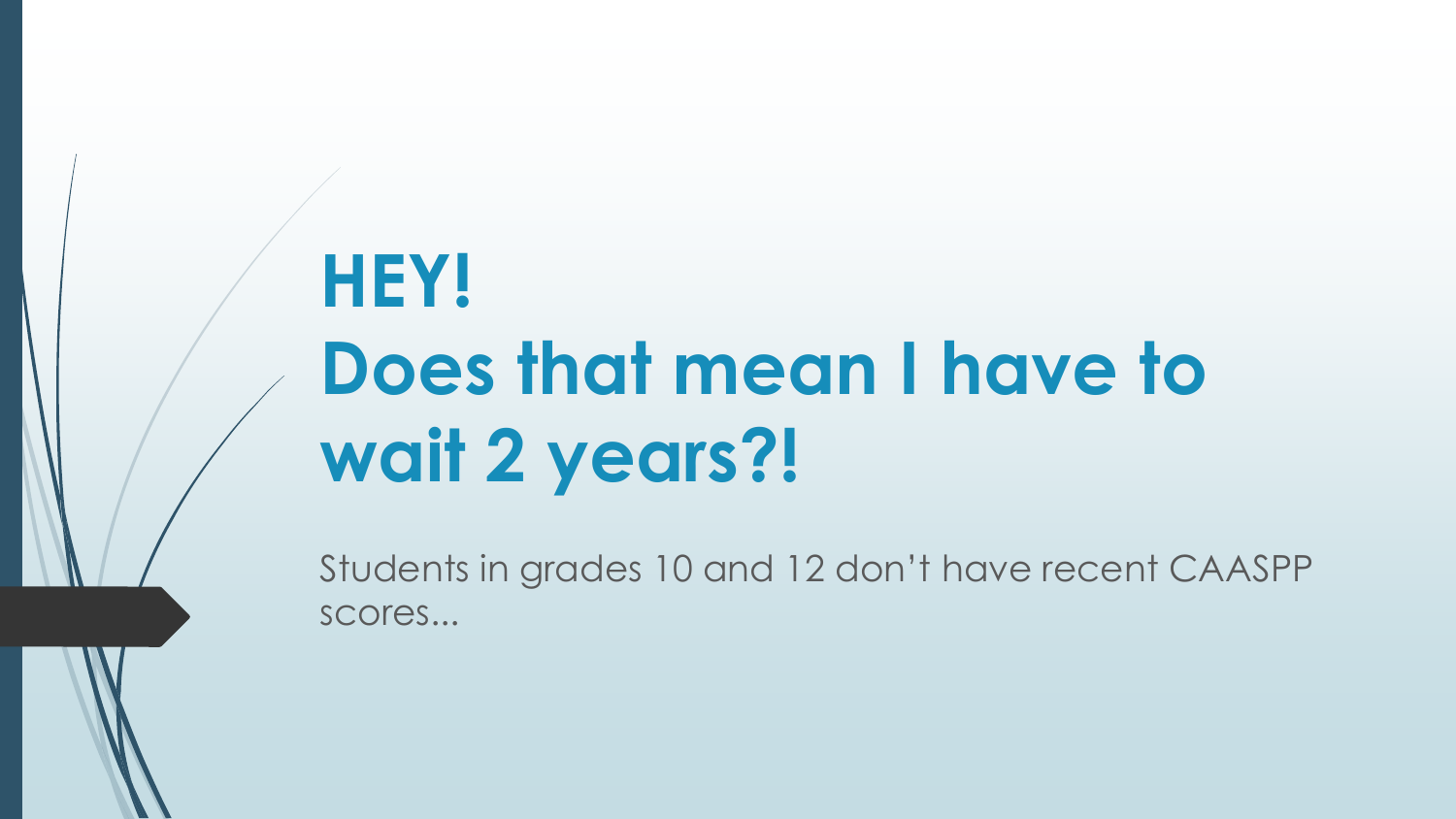# **NOPE! We have something new to make it easier for everyone...**

This brand new way to get redesignated should make it possible for most students who've been here since elementary school to be redesignated this year.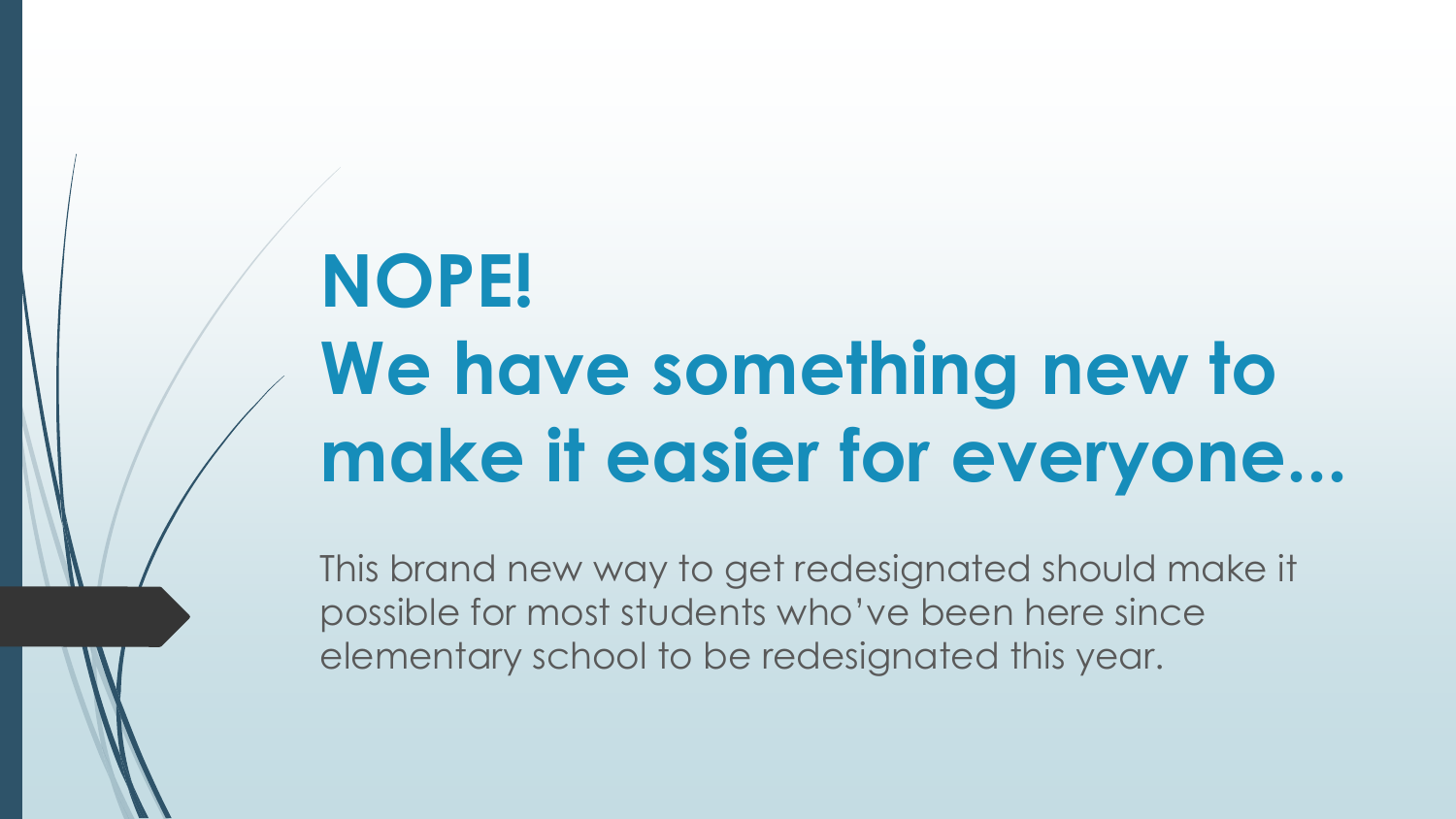# 2. STAR Reading test in your English Class**RENAISSANCE®**



#### **New and Improved!**

This test is taken 2 or 3 times a year in English class.

If you show IMPROVEMENT in your scores, you are eligible!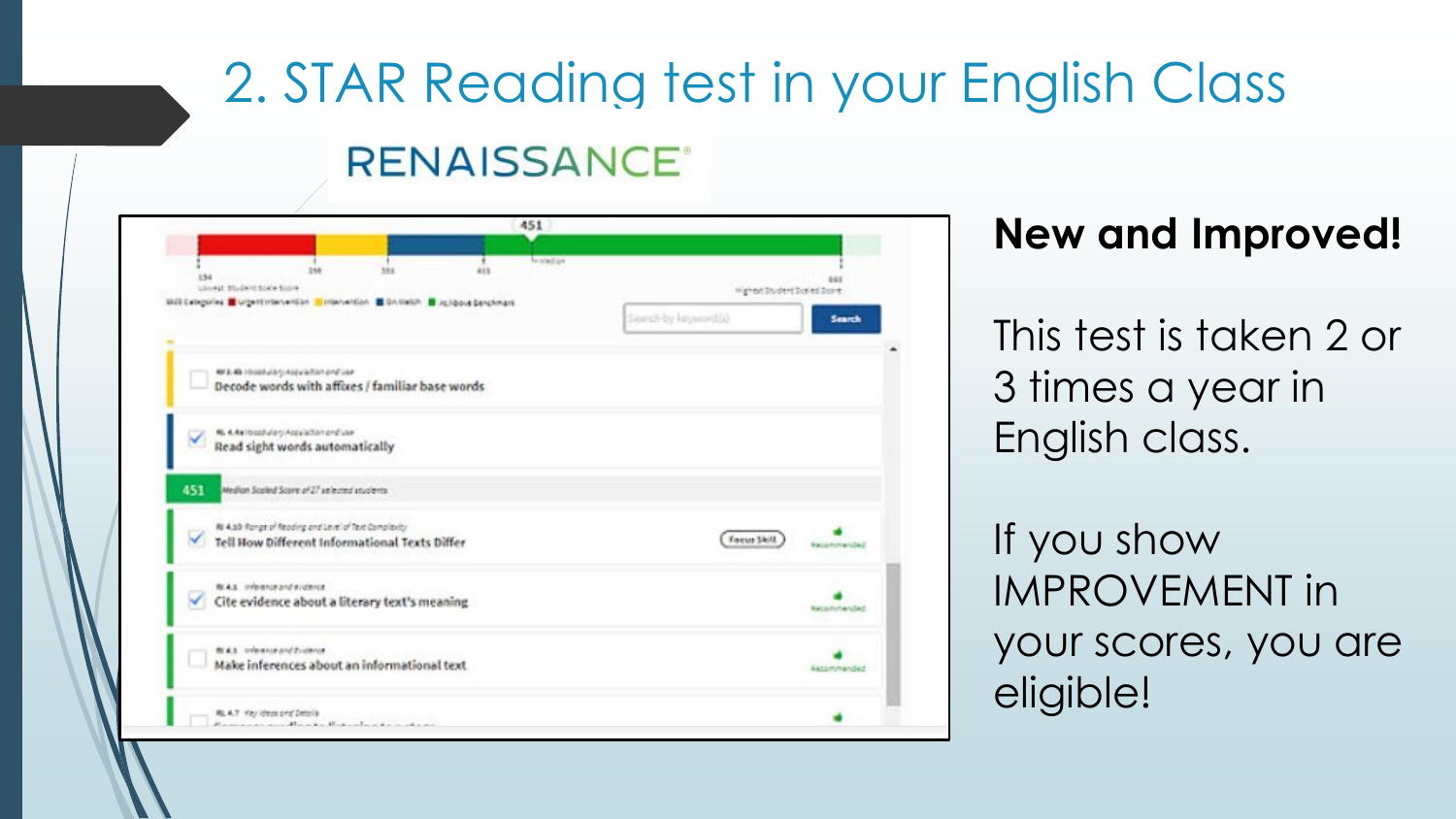### 3 and 4: Consult with teachers and parents

Your teachers are asked to fill out forms evaluating you. Your parents will get notification that you are on the list by email, snail mail, and a phone call.